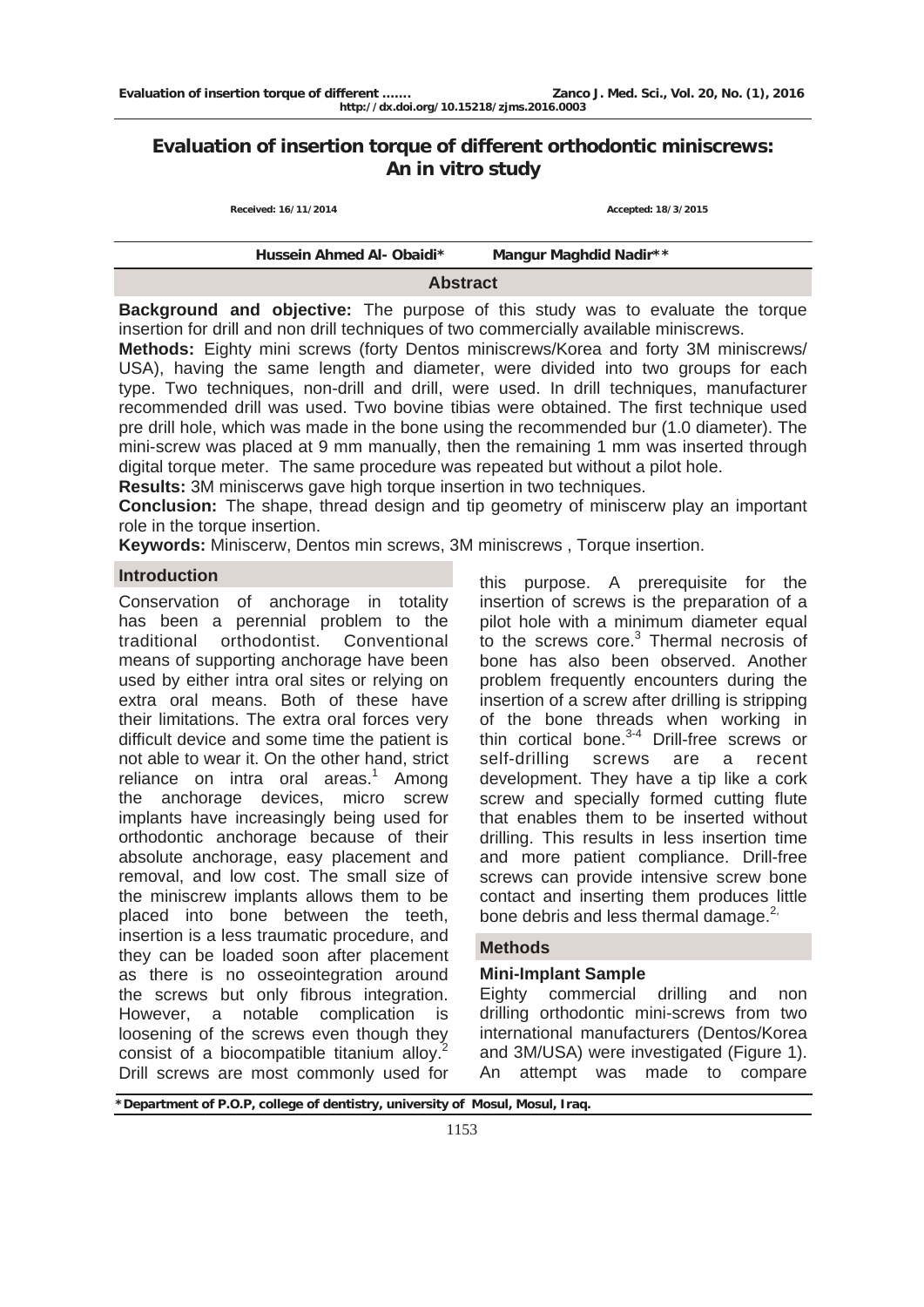| Evaluation of insertion torque of different | Zanco J. Med. Sci., Vol. 20, No. (1), 2016 |
|---------------------------------------------|--------------------------------------------|
| http://dx.doi.org/10.15218/zjms.2016.0003   |                                            |

mini-implants of similar diameters and length but due to differing manufacturer designs, diameters 1.8mm and length 10 mm. To create the groups, 40 mini-implants from each manufacturer were used. The sample was divided into four groups which were named as: Twenty 3M drilling (3MD) miniscrew with 1.8mm in diameter and 10mm length from (3M, USA) and twenty Dentos drilling (DD) miniscrew with 1.8mm in diameter and 10mm in length from (Dentos, Korea). Twenty dentos non drilling (DND) with 1.8mm in diameter and 10mm length from (Dentos, Korea ) and twenty 3M non drilling (3MND) miniscrew with

1.8mm in diameter and 10 mm in length from (3M), as summarized in Table 1. **Bone specimen preparation** 

 Two bovine tibias were obtained from the same animal (age: 18 months). It was cross-sectionally cut in relation to their long axis by electrical saw using normal saline as a coolant liquid to prevent any necrosis or heat generation created during cutting. After that, it was stored in an isotonic solution in a water bath  $(38-39.3C<sup>o</sup>)$  to prevent dehydration of the bone. The length of two tibia bones was about 20 cm. Each bone was cut into 10 pieces (2 cm for each) as shown in Figure 2.



**Figure 1:** Two types of mini screws used (A: 3M/USA and B: Dentos /Korea).



**Figure 2 :** Bone specimen preparation (2 cm in width).

| Table 1: Description of mini-implants used in this study with division groups. |  |  |  |  |
|--------------------------------------------------------------------------------|--|--|--|--|
|--------------------------------------------------------------------------------|--|--|--|--|

|                                             | Dentos (D)/Ti6Al4Va*   |                            |                 | 3M/Ti6A14V*                |                 |                            |                 |
|---------------------------------------------|------------------------|----------------------------|-----------------|----------------------------|-----------------|----------------------------|-----------------|
| 20 drilling<br>(DD)                         |                        | 20nondrilling<br>(NDD)     |                 | 20 drilling<br>(3MD)       |                 | 20 nondrilling<br>(3MND)   |                 |
| 10 <sub>mm</sub><br>length                  | 1.8<br><b>Diameter</b> | 10 <sub>mm</sub><br>length | 1.8<br>diameter | 10 <sub>mm</sub><br>length | 1.8<br>diameter | 10 <sub>mm</sub><br>length | 1.8<br>diameter |
| *According to the manufacturer information. |                        |                            |                 |                            |                 |                            |                 |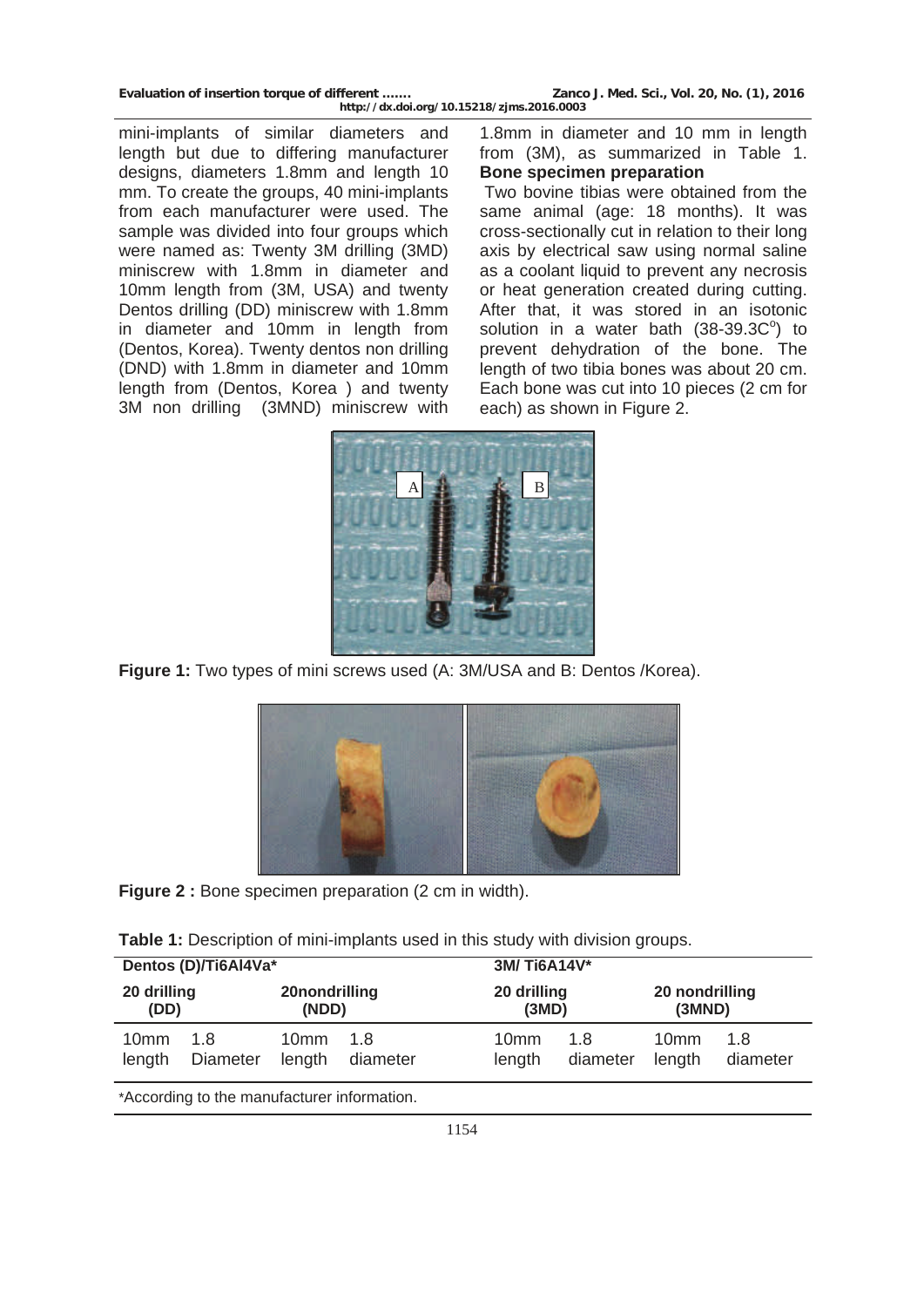**Evaluation of insertion torque of different ……. Zanco J. Med. Sci., Vol. 20, No. (1), 2016** 

## **Cortical bone measurement**

The cortical bone thickness was measured for each of the bones using digital calipers (SanPaulo, Brazil) to decide on areas of mini screws insertion as standardization criteria. The cortical bone thickness less than 10 mm, the bone piece was discarded. The cortical bone range from 10 to 12 mm and this thickness is enough for this study and allowed for adequate placement of the mini screw into cortical bone.

# **Modification:**

Two modifications were done in this study as follows :

1- Modification in custom made device to receive the hand piece and to be sure that the insertion of mini screws as right angle with bone (Figure 3).

2- Modification in screw driver (Manufacturer supplied) with mini screw to

# be used with hand pieces (Figure 4). **Insertion of Mini screw:**

The cortical bone was measured and identification was put in the area of mini screws insertion (standardization criteria). All mini screws were used in this study. A red indicator stopper (1mm thickness) was used at the last 1mm distance of mini screws to stopped used of hand piece for insertion. The bone pieces were attached using a custom-made device designed to secure the sample and stabilize the sample during experimentally test. In addition, using leveling measurement to ensure that the insertion area was straight and mini screws insertion angle with it about 90 degrees. The custom made device modified his head to allow him to receive the handpiece. The surgical motor (W&H for dental implant) 900 rpm with 50Ncm was used for the mini screw insertion experiment.



**Figure 3:** Custom made device after modification of the head to received hand piece and bone



**Figure 4:** Modification head of screw driver to be used with handpiece.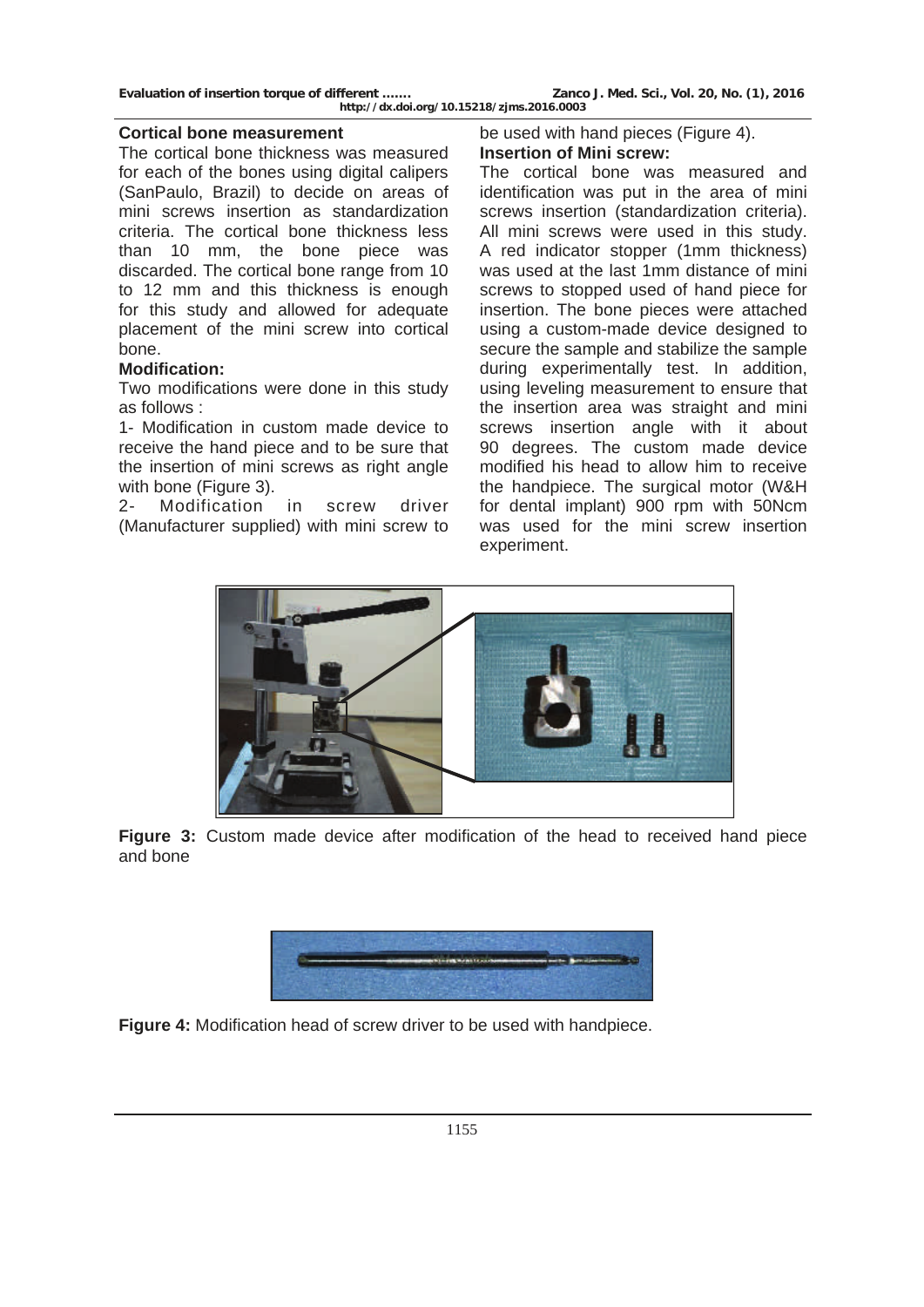| Evaluation of insertion torque of different | Zanco J. Med. Sci., Vol. 20, No. (1), 2016 |
|---------------------------------------------|--------------------------------------------|
| http://dx.doi.org/10.15218/zjms.2016.0003   |                                            |

The insertion procedure was made in two ways (Figure 5). In the first way, before the insertion of mini screws, the pre drill hole was made in the bone with the use of the recommended bur (1.0 diameter) according to the manufacturer recommendation . After that, the insertion of mini screws was preformed with torque low speed hand piece and mini-screws insertion into bone alone. It was placed on the handpiece and drilling was performed self-irrigation with water. After the miniscrew had placed at length 9mm, then the digital torque meter (DID 4 digital torque meter/Korea) was used to insert the remaining 1mm of miniscerw manually. After that, reading of maximum torque insertion was recorded. Then, anti-clockwise was used with same digital torque meter manually to remove the mini screws. The reading of maximum torque removal was also recorded. For non-drilling technique, the same procedure was repeated but without pilot hole, and direct insertion of mini screws was done.

The screw was directly inserted 9mm by implant hand piece (red indicator stopper), then removed the stopper and stat manually insertion the remaining 1mm was inserted in clockwise direction. After that, reading of maximum torque insertion was recorded using digital torque meter and remove the screw and also the removal torque was recorded with anti-clockwise direction. The differences between the torque values for each mini-scerws group and for two companies were analyzed using a two-way analysis of variance (ANOVA) using the statistical package for the social sciences (version 13.0) program. A ranking order was established using Tukey's test.

## **Results**

The descriptive statistics that includes mean, standard deviation, standard error, minimum and maximum value of torque insertion and removal of 3M and Dentos mini screws for both drill and non drill techniques are listed in Table 3.



|  | Figure 5: Experimental apparatus used for testing. |  |
|--|----------------------------------------------------|--|
|--|----------------------------------------------------|--|

| <b>Types and Techniques</b>                                                                    | Mean $^*/**$          | <b>Std. Deviation</b>                                                                                                                           | N  | P value |
|------------------------------------------------------------------------------------------------|-----------------------|-------------------------------------------------------------------------------------------------------------------------------------------------|----|---------|
| 3MNDTI                                                                                         | 44.375 <sup>a</sup>   | 0.8789                                                                                                                                          | 20 | 0.05    |
| <b>DNDTI</b>                                                                                   | $38.285^{b}$          | 0.6523                                                                                                                                          | 20 | 0.05    |
| 3MDTI                                                                                          | $37.465^{\circ}$      | 0.7407                                                                                                                                          | 20 | 0.05    |
| <b>DDTI</b>                                                                                    | $32.220$ <sup>d</sup> | 0.5238                                                                                                                                          | 20 | 0.05    |
| *Mean unit (N/mm)<br>3MNDTI: 3M non drill torque insertion<br>3MDTI: 3M drill torque insertion |                       | **Different letters mean significantly different at P £0.05.<br>DNDTI: Dentos non drill torque insertion<br>DDTI: Dentos drill torque insertion |    |         |

|  | Table 3: Descriptive analysis and Duncan of multiple range test of tested Mini screws. |
|--|----------------------------------------------------------------------------------------|
|--|----------------------------------------------------------------------------------------|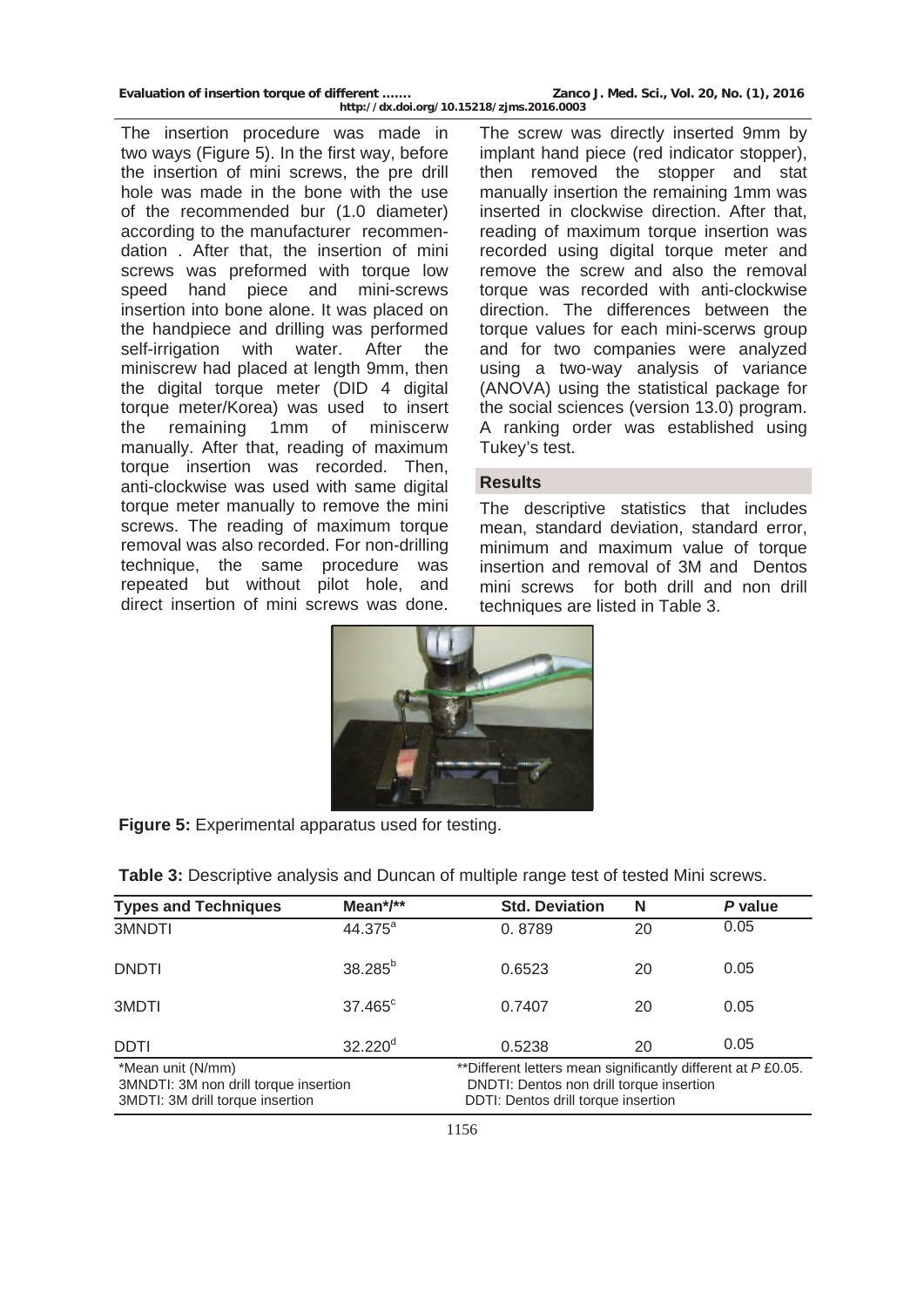Evaluation of insertion torque of different ....... **Zanco J. Med. Sci., Vol. 20, No. (1)**, 2016

The experimental method applied in this study used a bovine bone because it is difficult to test the torque in vivo, and it was problematic when it came to extracting the .<br>sample from human cadavers.<sup>6</sup> In addition, this challenge occurs because of the variations in thickness and density of the cortical bone from the site of extraction. Hence, the amount of torque cannot be compared.<sup>7</sup> The cortical bone thickness used in this study has covered all mini screws length as one of standardization procedures and to prevent this factor to affect the torque insertion and removal for all types of mini screws used. Torque is closely related to the factors that determine the stability of miniscrews, such as bone density $8-9$  and cortical bone thickness.<sup>10</sup> In addition, the torque value is frequently used as an indirect method to assess the stability of an implant or miniscrew.<sup>11-12</sup> In this research, non drilling groups showed significant increase of torque insertion in 3M mini screws in comparison with Dentos type. This result is due to the geometric shape of 3M type (cylindrical shape) which require a longer period of time to penetrate the bone than the tapered type screw (Dentos). This result disagrees with Jung-Y. Ch et al 2008,13 who found that the tapered type gave a high torque insertion than cylindrical. This is particularly true when penetrating the cortical bone. For this reason, selecting a bone contained cortical bone was enough for all length of mini screws, in addition, the length of screws and the dimension were the same in both types. The Dentos mini screws gave a low rate of torque insertion compared with 3M. This is due to the morphologic characteristics of the screw that are related to the driver generating a change in torque on the same side. Many causes make the Dentos mini screw giving low torque insertion and it includes knife edge of threads, best pitch and valley of thread and self drilling shape of tip of mini screws (according to manfacturer design). These features reduce the stresses on the bone

**Discussion Discussion During insertion. However, further research** is needed to prove this. Although these morphological features of mini screws help the dentist to insert the mini screw too easily and decrease the bone necrosis during insertion because the less amount of pressure will be applied during procedure. Research has showed that the mini screw giving low torque value during insertion has less amount of primary stability when compared with high torque one when the immediate load will be applied.<sup>14</sup> From another hand, another research showed that after a period of time (secondary stability) the torque removal was the same with different shape of mini screw because the osseointegration occurred and the shape of mini screw became not important one as in primary stability.<sup>15-18</sup> In drilling group, the mean of torque insertion was significantly different between groups and between the two types of mini screws but the difference between groups was very small. Although many biomechanical studies have reported that insertion torque affects screw stability, it is difficult to prove that the insertion torque is proportional to the stability of mini-screws.<sup>14</sup> Lawes et al. suggested that a high insertion torque of a tapered bone screw decreases loosening at the bone interface.<sup>14,19</sup> This is supported by our results, which showed that 3M mini-screws provide better primary stability regardless of the bone type. However, when torque values are excessive (more than the bone can withstand), bone cracks or bone necrosis may occur .14,20 In this study, the local maximum torque appeared at about 60s in the mini-screw insertion process, indicating that the cortical bone shell was penetrated, causing the torque to gradually increase. The extremely high torque insertion value for 3M mini-screws might reach the screw/implant inserted torque border and indicated that the physiologic limit was exceeded might induce bone resorption. The mini-screw mobilization mechanisms on the surrounding bone tissue might be related to the insertion and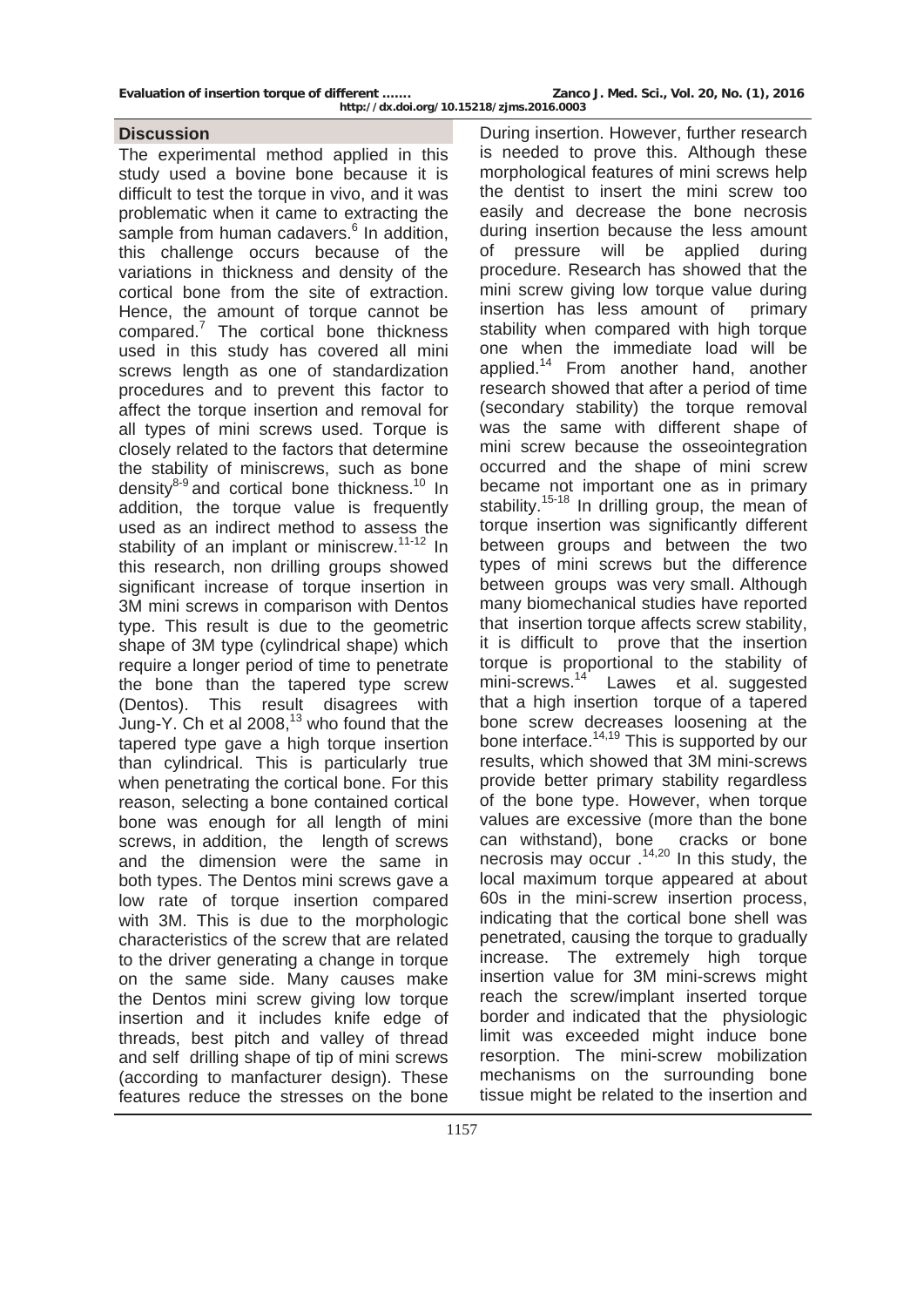removal torques, and energy required for insertion and removal. $2$  However, the high insertion torque of the 3M design could lead to stress in the bone tissue. Some study on finite element analysis showed when some types of mini screws were examined micromotion at the screw/bone interface and bone strain development. Since the resistance of the micro-motion at the mini-screw/bone interface depends on the initial mechanical fixation between the screw and bone, it is likely that high $14$ and micro-motion might be caused by early loading.<sup>14,21</sup> The small displacements also suggest that a mini-screw can be immediately loaded, thereby decreasing chair time for clinicians and treatment time for patients. A critical issue related to skeletal anchorage realized with orthodontic mini-screws is the mechanical behavior of mini-screws inserted into the bone. Strain is accepted as the mechanical stimuli for bone remodeling around an implant. $22$  Frost (1994)<sup>23</sup> suggested that bone remodeling is initiated at a critical strain level (the mechano-static theory) and that micro damage arises in normal lamellar bone when the strain exceeds 4000 micro strain.<sup>23</sup> An optimal mini-screw design for avoiding failure and minimizing the strain value in the surrounding bone to reduce screw loosening is needed. $^{22}$ More living tissue studies are required for a better understanding of secondary stability, which includes osteo-integration and physiological reactions of the bone to external forces. Otherwise, suitable torque values should be continuously for evaluated to minimize bone damage in the human body and act as sufficient anchorage for orthodontic forces within a range that the bone sufficient support.

#### **Conclusion**

3M mini screws showed high insertion torque than Dentos one. The geometry of mini screws plays an important role in torque insertion. The thread design has a direct effect on the insertion of mini screws. The shape and design of the tip of mini screws may increase or decrease the insertion torque.

#### **Conflicts of interest**

The authors report no conflicts of interest.

#### **References**

- 1. Gracco A, Cirignaco A, Cozzani M, Boccaccio A, Pappalettere C, Vitale G. Numerical/ experimental analysis of the stress field around miniscrews for orthodontic anchorage. Eur.J.Orthod 2009; 31: 12-20.
- 2. Kim WJ, Ahn SJ, Chang Y. Histomorphometric and mechanical analysis of the drill free screw as orthodontic anchorage, Am J Orthod Dentofacial Orthop 2005; 128:190-4.
- 3. Heidemann W, Gerlach KL, Grobel KH, Kollner HG: Drill free screws. A new form of osteosynthesis screws. J Cranio Max Surg
- 1998; 26: 163-8.
- 4. Dalstra M, Cattaneo PM, Melsen B. Load transfer of miniscrews for orthodontic anchorage, Orthodontics 2004;1:53-62.
- 5. Park SH, Yen S, Jeoung SH. Histological and biomechanical characteristics of orthodontic selfdrilling and self-tapping microscrew implants. Korean J Orthod 2006; 36:295-307.
- 6. Lim SA, Cha JY, Hwang CJ. Insertion torque of orthodontic miniscrews according to changes in shape, diameter and length. Angle Orthod 2008; 78:234-40,
- 7. Jian-H Yu, Yang-S L, Wen-J Ch, Yau- Z, Ch, Chun-L. Mechanical Effects of Micro-thread Orthodontic Mini-screw Design on Artificial Cortical Bone. Journal of Medical and Biological Engineering 2012; 34(1): 49-55.
- 8. Friberg B, Sennerby L, Roos J, Johansson P, Strid CG, Lekholm U. Evaluation of bone density using cutting resistance measurements and microradiography: an in vitro study in pig ribs. Clin Oral Implants Res 1995;6:164-71.
- 9. Ikumi N, Tsutsumi S. Assessment of correlation between computerized tomography values of the bone and cutting torque values at implant placement: a clinical study. Int J Oral Maxillofac Implants 2005;20:253-60.
- 10. Niimi A, Ozeki K, Ueda M, Nakayama B. A comparative study of removal torque of endosseous implants in the fibula, iliac crest and scapula of cadavers: a preliminary report. Clin Oral Implants Res 1997;8:286-9.
- 11. Beer A, Gahleitner A, Holm A, Tschabitscher M, Homolka P. Correlation of insertion torques with bone mineral density from dental quantitative CT in the mandible. Clin Oral Implants Res 2003;14:616-20.
- 12.O'Sullivan D, Sennerby L, Meredith N. Influence of implant taper on the primary and secondary stability of osseointegrated titanium implants. Clin Oral Implants Res 2004;15:474-80.